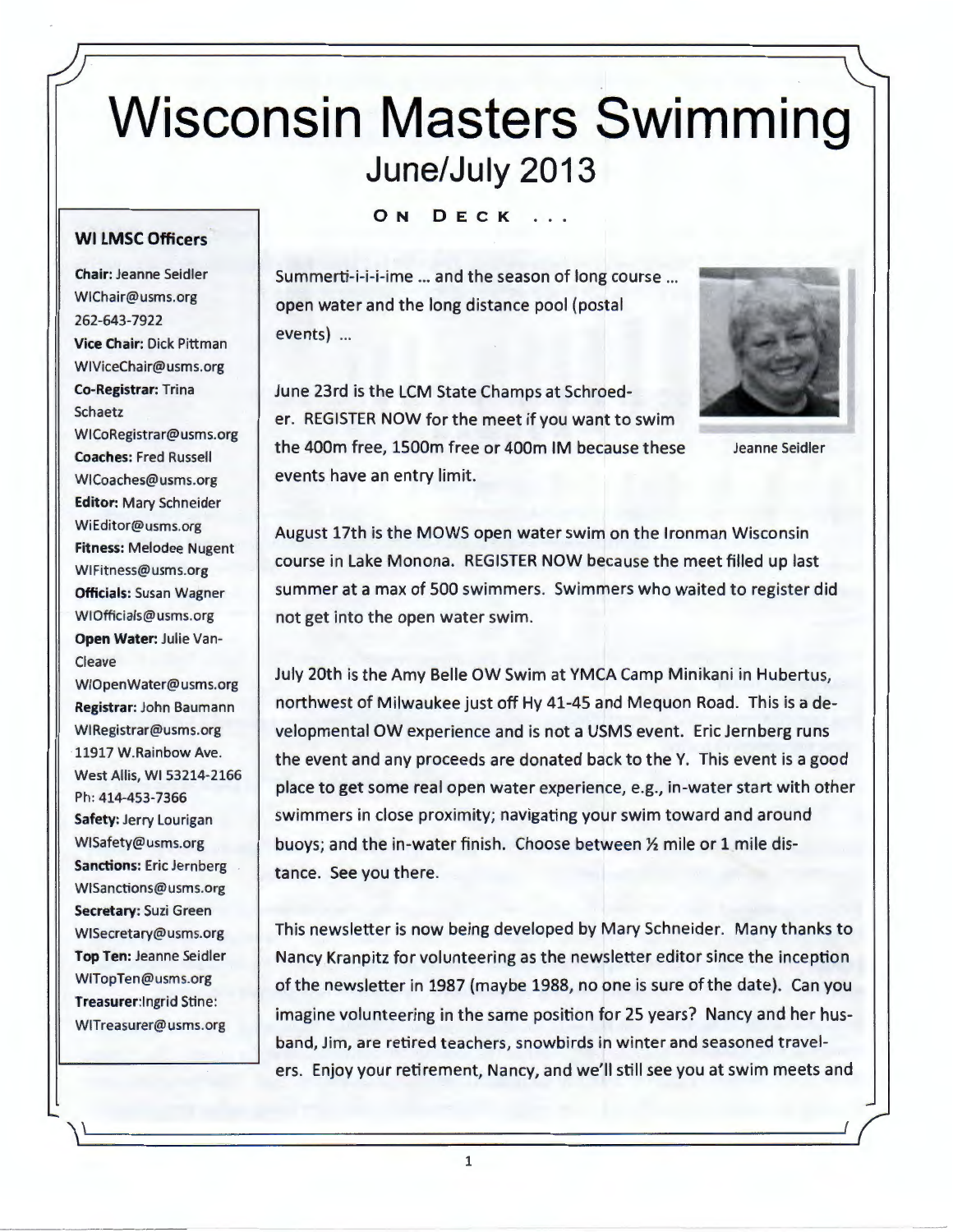catch up on your travels. Many thanks to Mary for stepping into the newsletter role. Mary is the mom of a family of age group swimmers who have grown up and are now masters swimmers. Mary and I go way back as bleacher buddies when her children swam for Menomonee Falls and mine swam for Germantown. We're all on the same team now, which is really great.

Being on the same team, we enjoyed the USMS Nationals from May 9th to 12th with 54 other WMAC swimmers at the IUPUI Natatorium in Indianapolis. Team WMAC placed 4th in combined scores for the 19 regional clubs. There is an article in this edition of the newsletter on page 7.

# **2013 YMCA Masters SCY Nationals**

#### Jeanne Seidler

WMAC swimmers from five Wisconsin YMCAs traveled to sunny Florida to enjoy four days of competition in the outdoor pools of the Fort Lauderdale Aquatic Center. There is nothing so great as taking leave from the Wisconsin winter weather to spend time swimming outdoors. Whether outdoors in a pool or outdoors in the ocean, the Florida location is absolutely inviting for combining a swim meet with a vacation.

From the YMCA of Dane County, Suzi Green and Gill Rowley swam to a 35th place finish thanks to the 4 points earned by Gill.

From the Manitowoc YMCA, Candy Christenson enjoyed many good swims and earned 22nd place among the women's teams.

From the Stevens Point YMCA, George May swam his best events and earned 23rd place in the men's team division.

From the Oshkosh YMCA, Melinda Mann, Greg Hollub and Jeff Schmiedel swam and finished 15th place for women's teams, 18th place for men's teams and 16th place combined teams.

From the Schroeder team, we were fortunate to have enough swimmers to have relays which increased the points and team standings. The team finished 3rd in men's teams, sixth in women's teams and 4th in combined scoring. As Coach Jessica Connors went to the podium to pickup the 4th place trophy, her smile was a bright as the Florida sun shining on the trophy. It was a thrill to receive the honor.

Although the USMS Nationals are the most prestigious meets in Masters Swimming, many of us like to attend the YMCA Masters because the meet has the location Wisconsin loves in the winter. The Y meet has far fewer swimmers (500 vs. 1600) so each day's competition finishes by 1pm. That leaves the afternoon free for beach time which everyone enjoys. At dinner time, there are many restaurants within a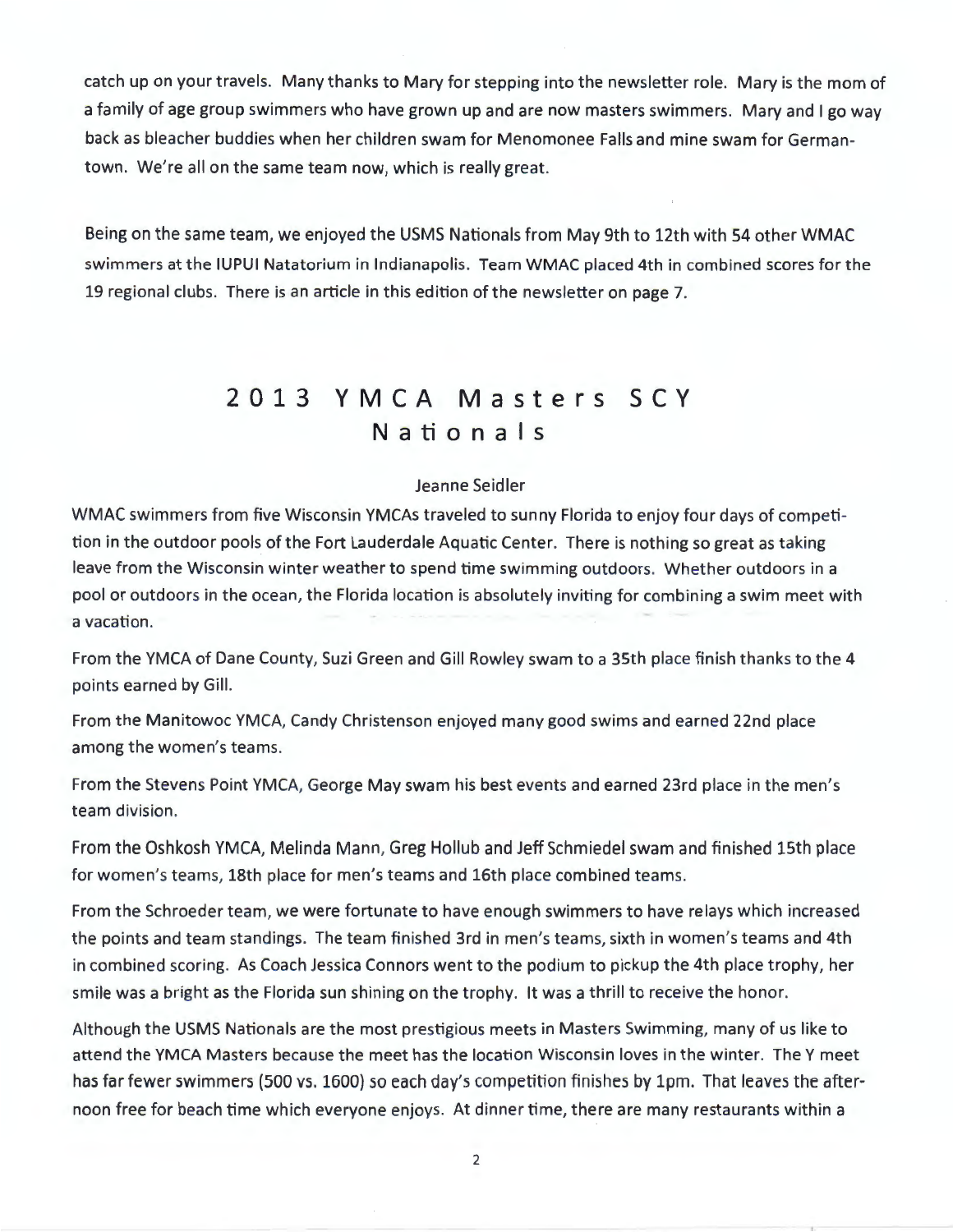few blocks of the hotel. It is a laid back resort atmosphere. Plus, swimmers can enter up to 12 events over the four days and there are no qualifying times. The meet has more swimmers in the 50+ age groups, which means fewer awards for a swimmer like me.

This year, the weather was tenuous on one of the days. The meet had to call a rain delay on the Saturday which lasted for 2 hours. The meet restarted but had to call a second rain delay. I was in the water swimming the 100 backstroke, and the officials stopped us at the first 50. Such is life. Another½ hour of rain delay and my heat was restarted, but I had used all my energy on that first 50. I'm glad it wasn't stopped in the middle of a 1000 or 1650.

Beginning this summer, the Fort Lauderdale Aquatic Center will be closed for an extensive multi-year building project. The ISHOF is moving to California. In a few months the Y will tell us the location and venue for the 2014 and future meets to be held before the FLAC is again open for competition. The rumor is that the meet will stay in South Florida, possibly using the same hotel location on the beach and then holding the swimming at one of the colleges in the Fort Lauderdale area . We will know the plan this fall. If you swim at a YMCA, try this meet in the future. It is definitely fun in the sun.





Women's 55 plus relay with nedals and coach Jessica Connors

I to r is Sarah Oberhofer, Sue Gartner,

Andy Seter, Bill Krohn, Jim Arnold (rowl) Tom Bird, Joe Garcia and Bill Lynch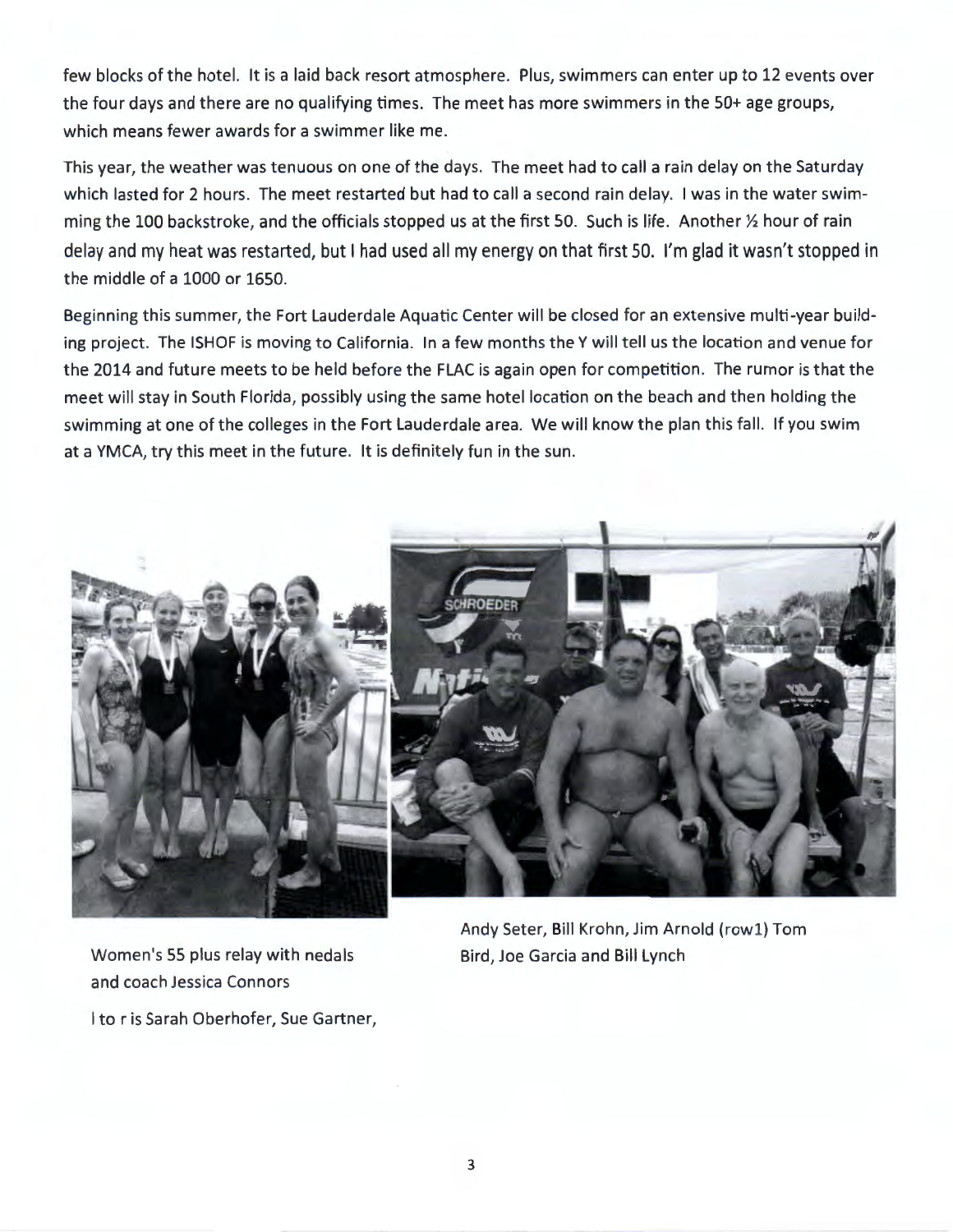

Denise and Jessica Connors



Debbie Cabrera, Bailey Nennig and Francisco





Emily Silver, Jeanne Seidler, Mindy Seidler, Jason Lezak

Gill Rowley, Suzi Green

### **New WI Masters Records from YMCA Nationals**

Men 18-24 100 FREE :47.04 Philip Davies Men 60-64 50 FREE :25.53 Barry Mandel Men 25-29 100 FREE :44.84 Adam Mania Men 65-69 100 FREE 1:01.24 Greg Hollub Men 25-29 100 IM :50.42 Adam Mania Men 65-69 100 IM 1:13.50 Greg Hollub Men 25-29 200 BACK 1:55.12 Kevin Ewald Men 65-69 200 BACK 2:51.29 Greg Hollub Men 25-29 50 FLY :21.92 Adam Mania Men 65-69 200 FREE 2:16.74 Greg Hollub Men 30-34 50 BACK :25.25 Sean Tepper Men 65-69 50 FREE :27.48 Greg Hollub

Men 60-64100 BACK 1:00.26 Geoff Mykleby Women 18-24 100 FREE :51.57 Rebecca Thompson Men 60-64100 FREE :55.74 Barry Mandel Women 18-24 50 FLY :26.39 Rebecca Thompson Men 60-64100 IM 1:02.22 Geoff Mykleby Women 18-24 50 FREE :23.65 Rebecca ' Thompson Men 60-64 50 BACK :27.67 Geoff Mykleby Women 25-29 50 BREAST :30.77 Jessica Connors Men 60-64 200 BACK 2:26.28 Geoff Mykleby Women 55-59 100 BREAST 1:14.63 Melinda Mann Men 60-64 50 FLY :27.05 Geoff Mykleby Women 55-59 50 FREE :27.70 Melinda Mann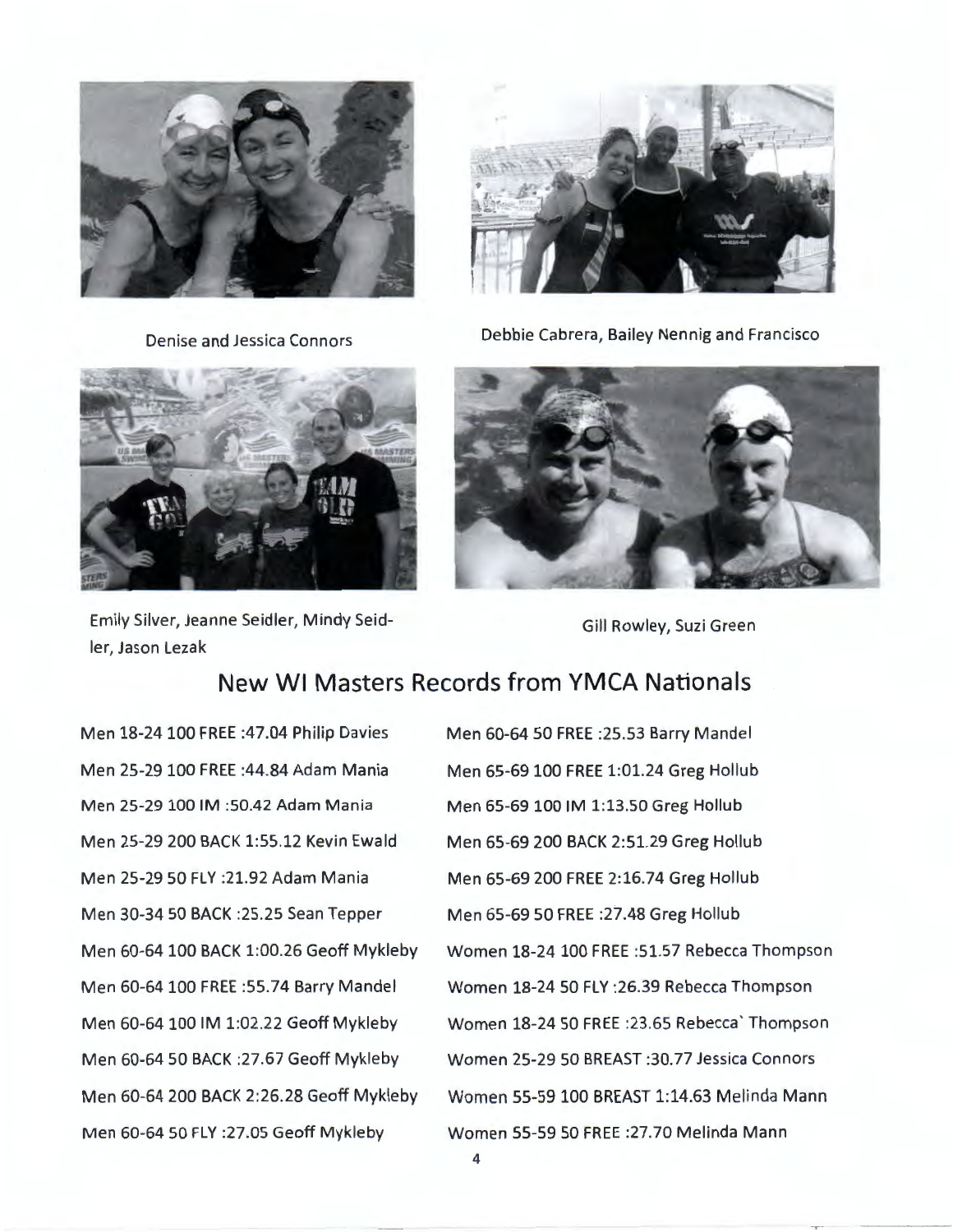### **New WI Masters Records from USMS Nationals**

Men 55-59 100 BREAST 1:11.94 Robert Hoganson Men 55-59 400 IM 5:15.40 David Clark Men 55-59 50 BREAST :31.23 Robert Hoganson Men 60-64100 IM 1:02.01 Geoff Mykleby Men 60-64 200 BACK 2:21.46 Geoff Mykleby Men 60-64 200 IM 2:39.51 Carl Millholland Men 60-64 50 BREAST :33.26 Geoff Mykleby Men 60-64 50 FLY :26.33 Geoff Mykleby Women 30-34 200 FLY 2:22.51 Erin Schneider

Women 35-39 200 IM 2:21.17 Sarah Perez Women 35-39 200 BREAST 2:31.86 Sarah Perez Women 55-59 100 BACK 1:14.00 Laurie Alioto Women 55-59 1000 FREE 12:10.22 Laurie Alioto Women 55-59 200 BACK 2:30.86 Laurie Alioto Women 55-59 200 IM 2:32.66 Laurie Alioto Women 55-59 400 IM 5:24.18 Laurie Alioto Women 75-79 100 BREAST 2:00.93 Carol Reinke Women 75-79 200 BREAST 4:26.24 Carol Reinke

#### Relay Records

Women 65+ 200yd Freestyle, 3:09.07, Candy Christenson 66, Jeanne Seidler 66, Carol Reinke 76, Nancy Kranpitz 68

Women 65+ 200yd Medley, 3:26.12, Jane Dillon Stewart 70, Carol Reinke 76, Candy Christenson 66, Joanne Moder 75

Men 55+ 200 Medley, 1:52.26, Dean Fochios 59, Robert Hoganson 55, Geoff Mykleby 60, David Clark 55

Mixed 55+ 200yd Medley, 2:02.32, Geoff Mykleby 60, Robert Hoganson 55, Laurie Alioto 55, Nancy Ehrke 59

Mixed 65+ 200yd Freestyle, 2:19.89, Candy Christenson 66, Fred Russell 65, Nancy Kranpitz 68, Robert (orris 68

Mixed 65+ 200yd Medley, 2:32.98, Fred Russell 65, Robert Corris 68, Candy Christenson 66, Nancy Kranpitz 68

Mixed 75+ 200yd Freestyle, 3:07.88, Joanne Moder 75, John Bauman 82, Carol Reinke 76, George May 75

Mixed 75+ 200yd Medley, 3:27.67, Joanne Moder 75, John Bauman 82, George May 75, Carol Reinke 76

### **Summer Accomplishments Wanted**

This summer many of you will be participating in a variety of events both swimming related and nonswimming related. We would love to hear about your accomplishments, from open water swims to aquathons, duathlons, triathlons, summer nationals, or out-of-state meets. Tell why you entered the event, your goal, how you did, and if you enjoyed the event. Just a short article is fine, and if you have any pictures, please include them. Please send the information to WIEditor@usms.org.

5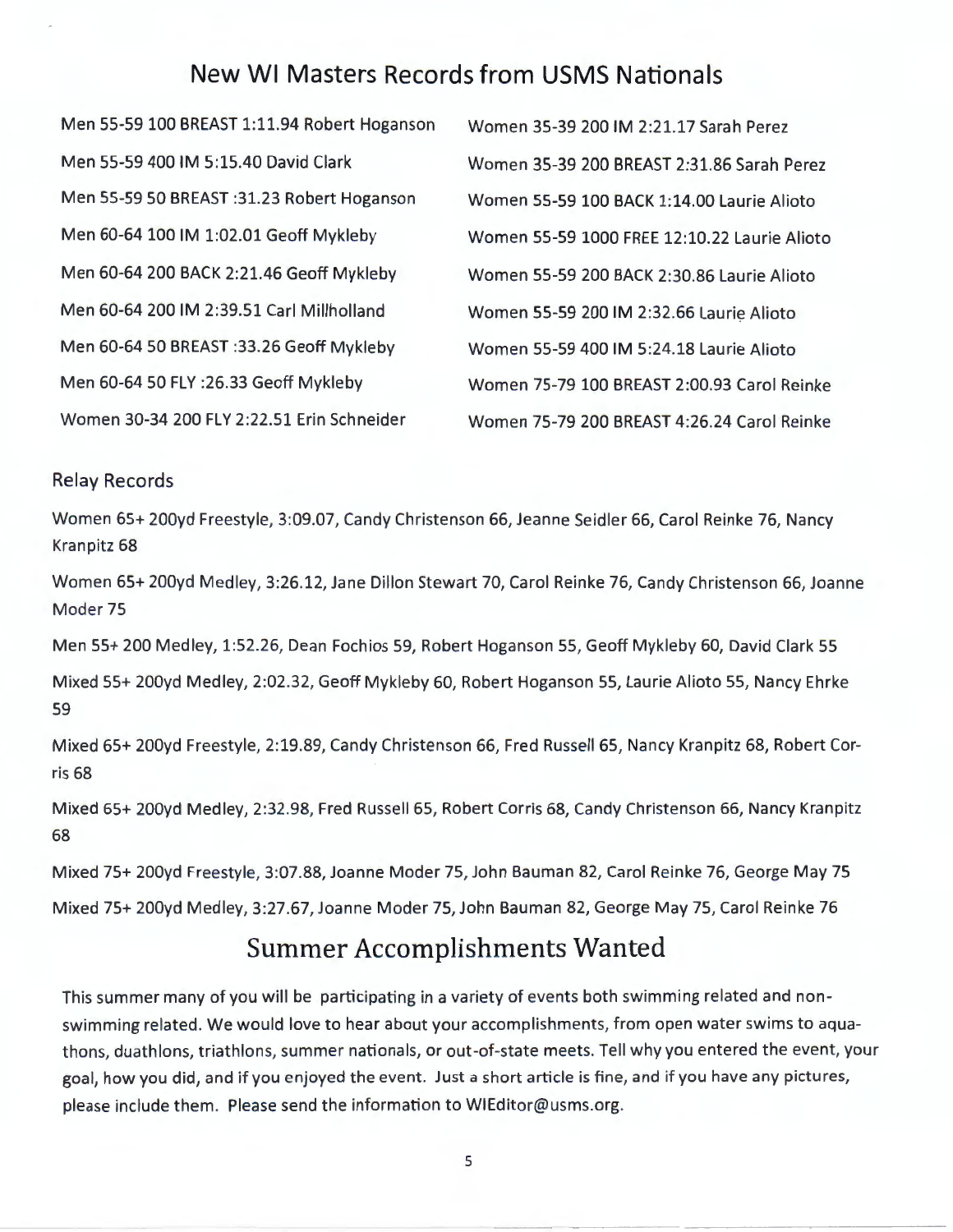## **2013 USMS Nationals**



Mary Schneider

The 2013 USMS National Meet took place May 9-12 in Indianapolis. The Wisconsin team was again coached by the fearless Fred Russell, assisted by the knowledgeable John Bauman. There were 54 swimmers representing WMAC from various communities across the state, with a number of great swims resulting in 41 individual medal winners. In addition, there were 37 relays, of which 26 placed for medals. This culminated in a  $4<sup>th</sup>$  place finish for Wisconsin!

On deck, teammates could be seen and heard cheering for each other. After swim festivities included happy hour reminiscences of the day's swims. There was also a rumor of some late-night celebrating Saturday night. One first-time national swimmer was overheard to say, "I didn't know nationals could be so much fun! I'm coming back again." I'm not sure if that remark was about the swimming, or the after swim gatherings. Other swimmers were heard to comment about enjoying meeting people from other parts of the state. Of course, swimming relays together always solidifies relationships with other swimmers.

One of the highlights on Sunday, was a special mixed free relay composed of Jason Lezak, Emily Silver, and WMAC's very own Esmeralda Perez! In Esmeralda's own words about swimming with ex-Olympians, she stated, "It was awesome!" For those who don't know, Esmeralda has been battling Hodgkin's Lymphoma for the past year, but through all the treatments, she has continued to swim.

Lastly, to give credit to our National Champions, who worked hard to represent the state, here they are: Laurie Alioto - 200 IM, 400 IM James Biles - 1650 Free George May - 50 Breast Geoff Mykleby - 50 Back 75 + 200 Mixed Free Relay-Joanne Moder, John Bauman, Carol Reinke, George May 65+ Men's 200 Medley Relay-John Bauman, Robert Carris, Fred Russell, George May

Congratulations to everyone who attended the 2013 USMS Nationals! Next year's nationals will be held in Santa Clara, CA (as in it will be warm and sunny), May 1-4. Please put the dates on the calendar and plan to join the team. Remember, any swimmer can swim 3 events plus relays at nationals without meeting the time standards.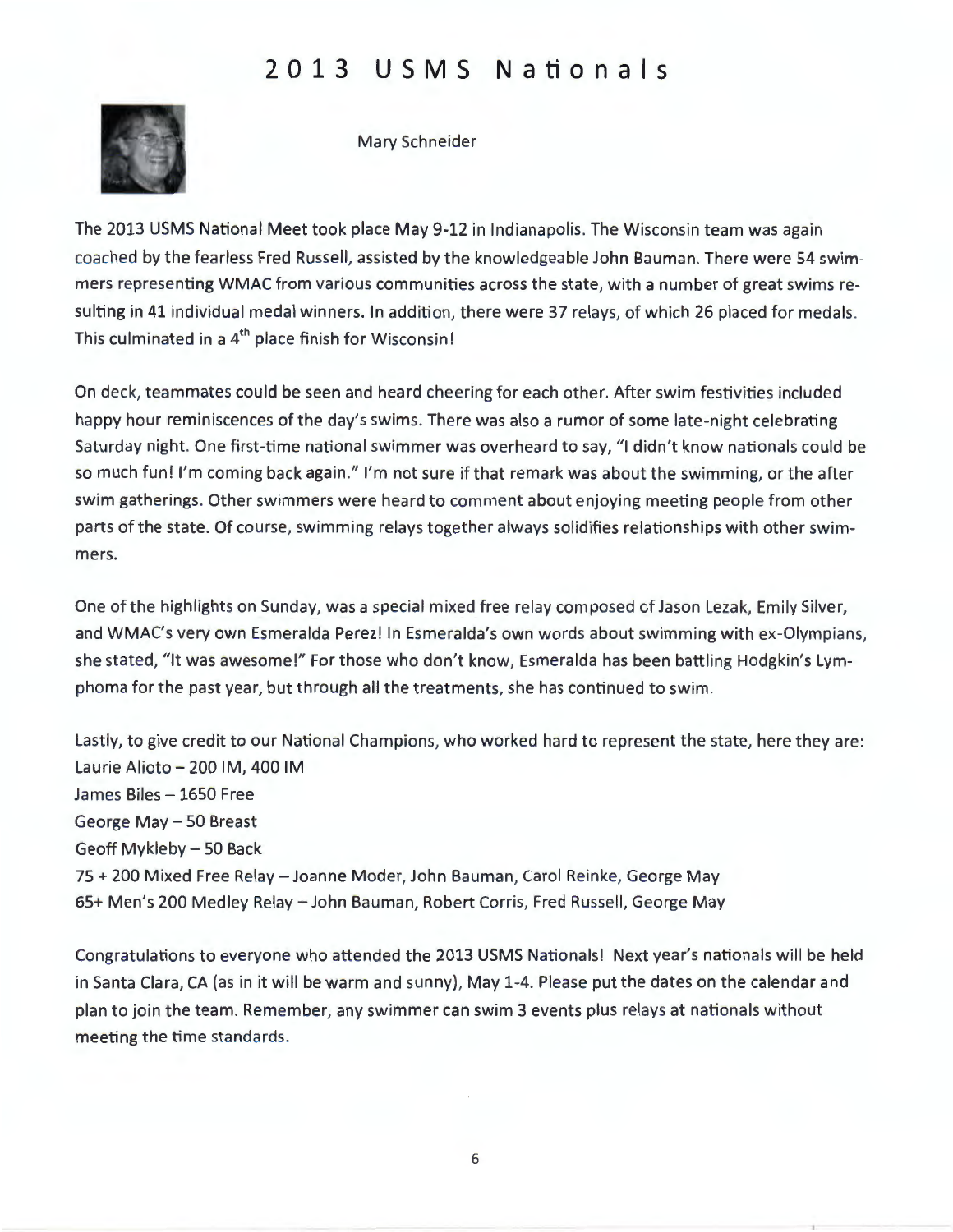

Team Wisconsin having fun in the bleachers



National Champion 75 + Mixed Free Relay-John Bauman, Joanne Moder, Carol Reinke, George May



Laurie Alioto-National Champion 200 **IM,4001M** 



George May-National Champion 50 Breast



Esmeralda Perez with Jason Lezak and Emily Silver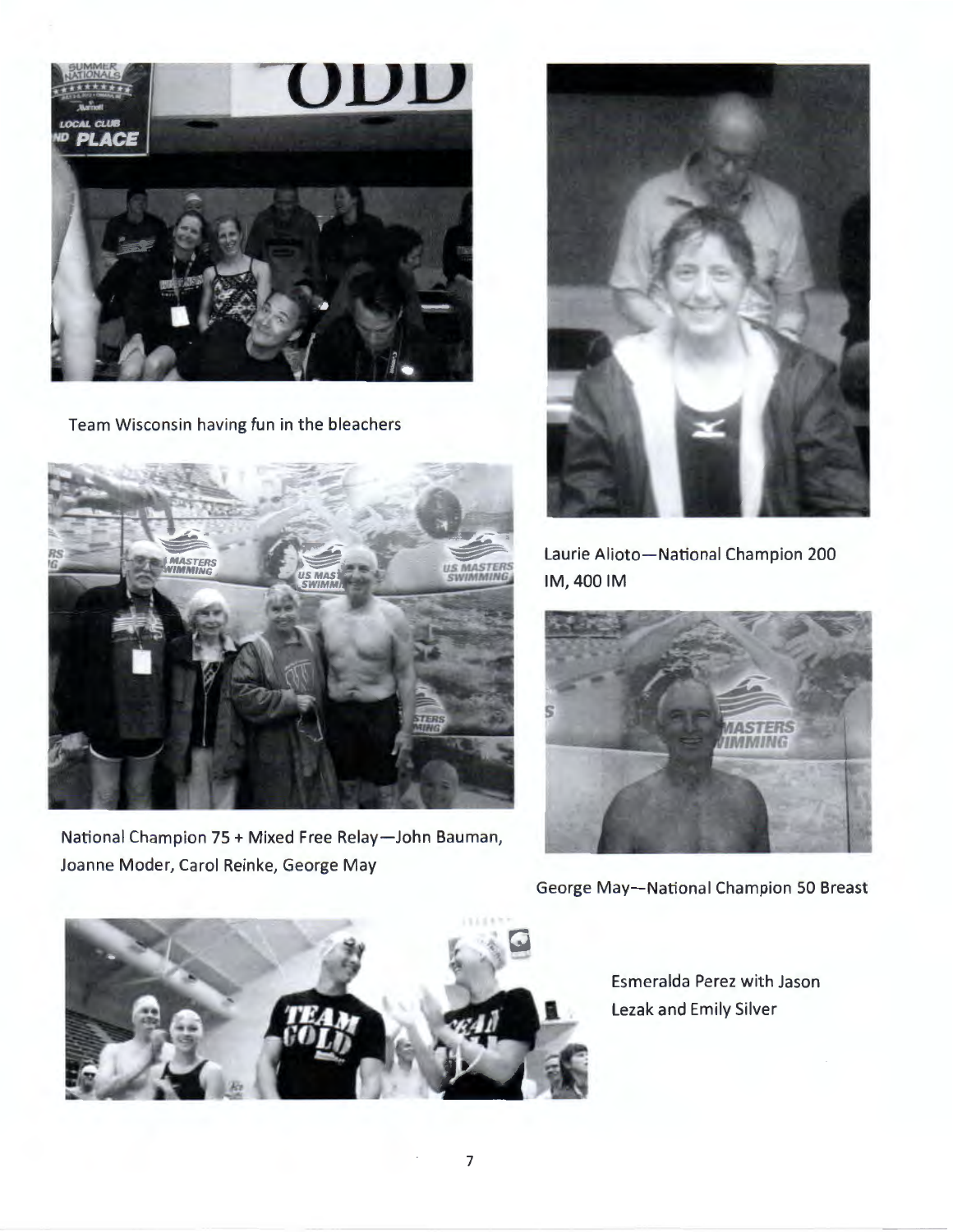### **SSTY Workshop**

#### Jeanne Seidler

On Tuesday, 4/30/2013, the 5:45am Schroeder Masters group along with the age group swimmers were privileged to experience a swimming lecture and practice with the very famous world-renowned coach, Milt Nelms. We loved it, listened intently and tried everything Coach Nelms suggested. What a great experience and opportunity for all of us. Pictured with Coach Nelms are (L-R) Jim Arnold, Joe Garcia, Jeanne Seidler, Coach Milt Nelms and Coach Don Jackson. The session was invigorating. Coach Nelms has been called the "water whisperer". He taught us the importance of feeling the water to improve our swimming.



### **Survey Input Requested**

Many of you WMAC swimmers practice on your own, and we have heard from you how difficult it is to do this all season long. We would like to survey those of you who swim on your own, and find out the difficulties you encounter, if there are positives to working out on your own, and if there is a favorite workout you like to do. Feel free to send any comments you have to WIEditor@usms.org. I will consolidate those into a column in the next newsletter.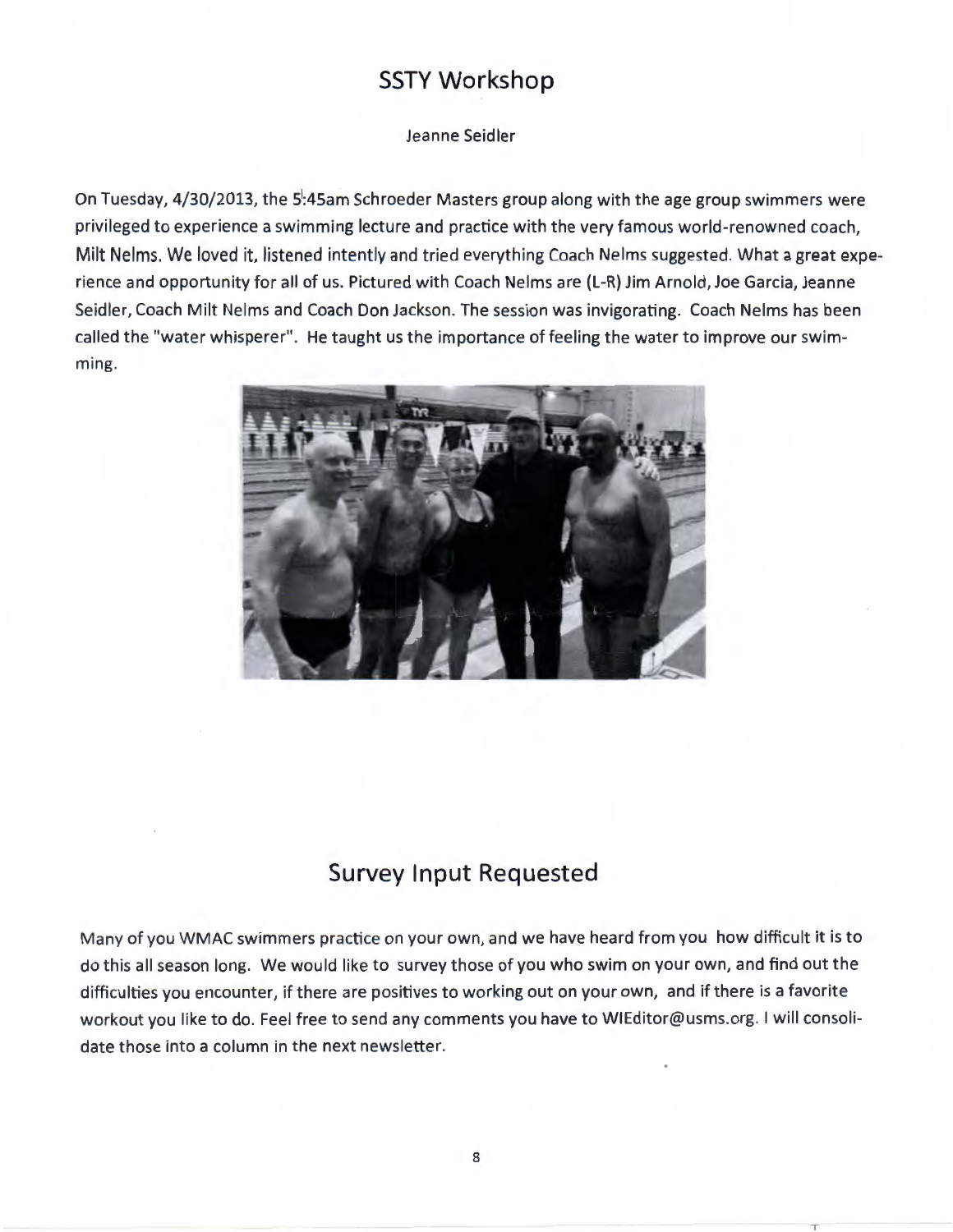#### **19th Annual YMCA Lake Amy Belle Swim Race Saturday, July 20st 2012, 12:00 Noon**

**WHEN:** Saturday July 20, 2012, Race at 12:00 Noon, Check in at 11:30 **WHERE:** Lake Amy Belle at YMCA Camp Minikani, Hubertus **WHO:** All swimmers who can finish a 500-yard swim in 11 minutes or less **FEE:** \$15 (\$10 for Y Members), **T-SHIRTS:** \$15 (guaranteed only if ordered by July 2th, 2013) **AWARDS:** Medals to all finishers, trophy to 1st place swimmers

This is a fun race and safety is our top concern. Hand paddles & fins are not allowed, but floating tow "noodles" are allowed, provided and required for all swimmers age 10 or younger. All swimmers must also wear a brightly colored cap (provided) during the race. The race takes place around buoys marking a half-mile oval. Swimmers can choose either the half or 1 mile race. Those swimming in the mile swim 2 laps around the course. Guard rowboats will follow swimmers. Any swimmer too tired to finish may swim to a boat for aid. Any swimmer receiving aid will not be allowed to continue. All finishers receive a medal. Swimmers must fill out the entry form and release below, **including their 500yd time.** 

**Advance registration** is due by Tuesday July 16th, after that, registration cost is \$25 **Mail to:** Lake Swim, c/o Eric Jernberg, 5204 W Wells St, Milwaukee WI 53208-3038 **Race results** will be available on line at: swim-wimasters.org 14 days after the race **Weather check or other?:** Eric Jernberg 414-443-6460 or jernberge@yahoo.com **No refunds** if event is cancelled due to bad weather **Directions:** to Camp Minikani from Milwaukee County

Take US-45 freeway north from Milw to Exit # 54 (Lannon Rd/Mequon Rd (Germantown Exit)) Go left on Lannon Rd. to Second Stop light (state route 175, Appleton Ave.) Turn right for 1 block to Willow Creek Rd. Turn left and drive west for 1 mile to Amy Belle Rd. Turn right on Amy Belle Road, drive 1 mile to the camp entrance (see Leadership Lodge building) **-------------------c~here-------------------------**

| Check One: 1 Mile Race 1 Mile Race 500 yard Time: _________(required)                                                                                                                                                                                                                                                                                                                         |                                                                                  |                                             |  |
|-----------------------------------------------------------------------------------------------------------------------------------------------------------------------------------------------------------------------------------------------------------------------------------------------------------------------------------------------------------------------------------------------|----------------------------------------------------------------------------------|---------------------------------------------|--|
| Race Fee Enclosed (\$10, \$15, or \$25): \$                                                                                                                                                                                                                                                                                                                                                   |                                                                                  |                                             |  |
| T-Shirt (optional \$15 each, xxl is \$16 each)<br>shirt size (if ordered) ___ small ___ med ___ large ___ x-large ___ xx-large                                                                                                                                                                                                                                                                |                                                                                  |                                             |  |
| T-Shirt Fee Enclosed:                                                                                                                                                                                                                                                                                                                                                                         | $\mathsf{S}$                                                                     |                                             |  |
| <b>Total Enclosed:</b>                                                                                                                                                                                                                                                                                                                                                                        |                                                                                  | \$ Make Check out to: North Milw. Swim Club |  |
| I hereby absolve and hold harmless the YMCA, all race sponsors and participants from any liability for any injury<br>incurred by myself while participating in the Lake Amy Belle Swim. I further provide that this hold harmless<br>agreement applies to my heirs, executors and assigns. I have swum the 500 yd time listed above and I am in<br>good physical condition to swim this race. |                                                                                  |                                             |  |
|                                                                                                                                                                                                                                                                                                                                                                                               | Participants Signature Parents Signature (if minor) Parents Signature (if minor) |                                             |  |
|                                                                                                                                                                                                                                                                                                                                                                                               |                                                                                  |                                             |  |

#### **Entry Form**